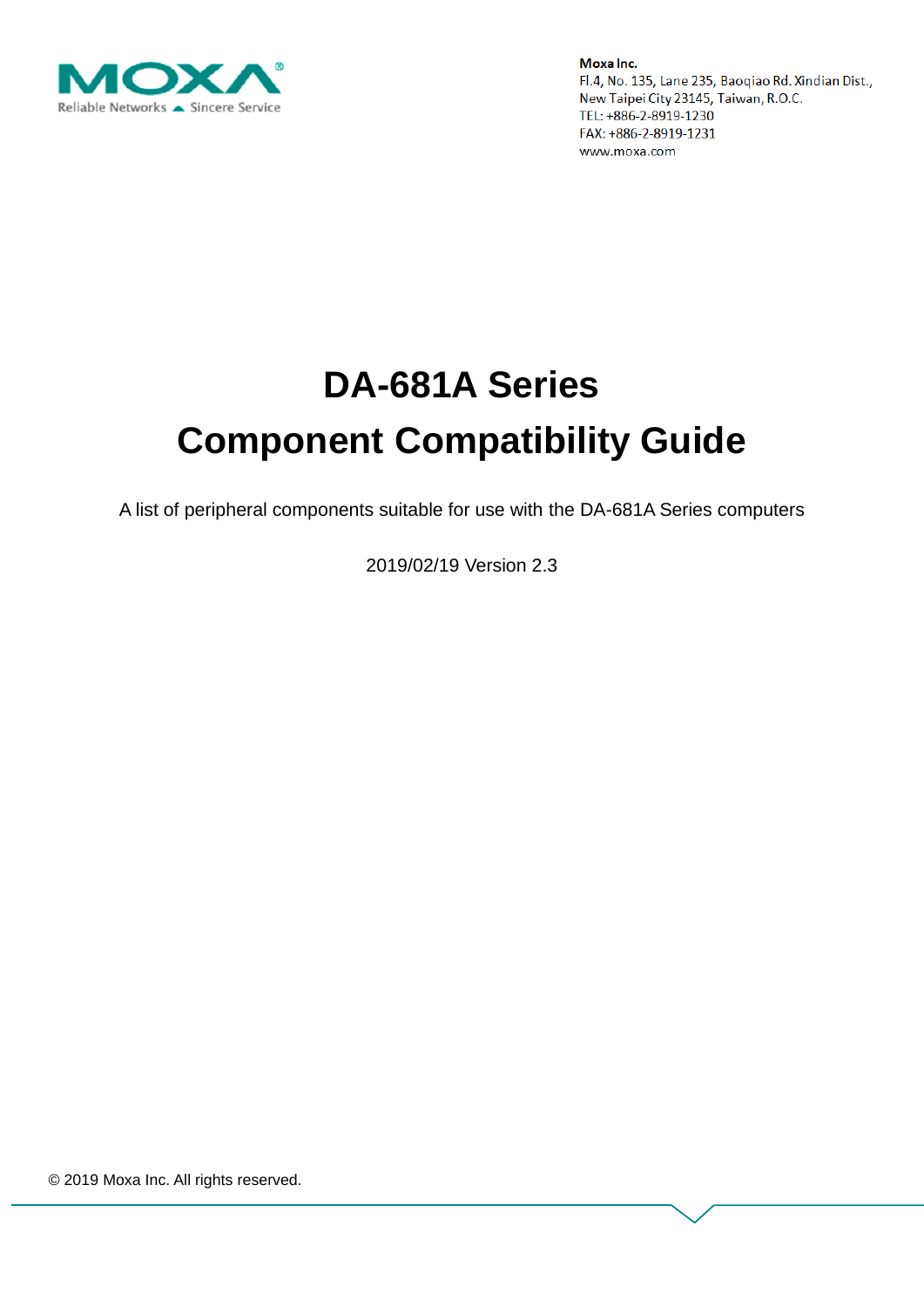

## **Copyright Notice**

© 2018 Moxa Inc. All rights reserved.

#### **Trademarks**

The MOXA logo is a registered trademark of Moxa Inc.

All other trademarks or registered marks in this manual belong to their respective manufacturers.

#### **Disclaimer**

Information in this document is subject to change without notice and does not represent a commitment on the part of Moxa.

Moxa provides this document as is, without warranty of any kind, either expressed or implied, including, but not limited to, its particular purpose. Moxa reserves the right to make improvements and/or changes to this manual, or to the products and/or the programs described in this manual, at any time.

Information provided in this manual is intended to be accurate and reliable. However, Moxa assumes no responsibility for its use, or for any infringements on the rights of third parties that may result from its use.

This document might contain unintentional technical or typographical errors. Changes are periodically made to the information herein to correct such errors, and these changes are incorporated into new editions of the publication.

## **Technical Support Contact Information**

#### **[www.moxa.com/support](http://www.moxa.com/support)**

| <b>Moxa Americas</b>      | Moxa China (Shanghai office) |
|---------------------------|------------------------------|
| Toll-free: 1-888-669-2872 | Toll-free: 800-820-5036      |
| Tel: +1-714-528-6777      | Tel: +86-21-5258-9955        |
| Fax: +1-714-528-6778      | Fax: +86-21-5258-5505        |
| <b>Moxa Europe</b>        | <b>Moxa Asia-Pacific</b>     |
| Tel: +49-89-3 70 03 99-0  | Tel: +886-2-8919-1230        |
| Fax: +49-89-3 70 03 99-99 | Fax: +886-2-8919-1231        |
| Moxa India                |                              |
| Tel: +91-80-4172-9088     |                              |
| Fax: +91-80-4132-1045     |                              |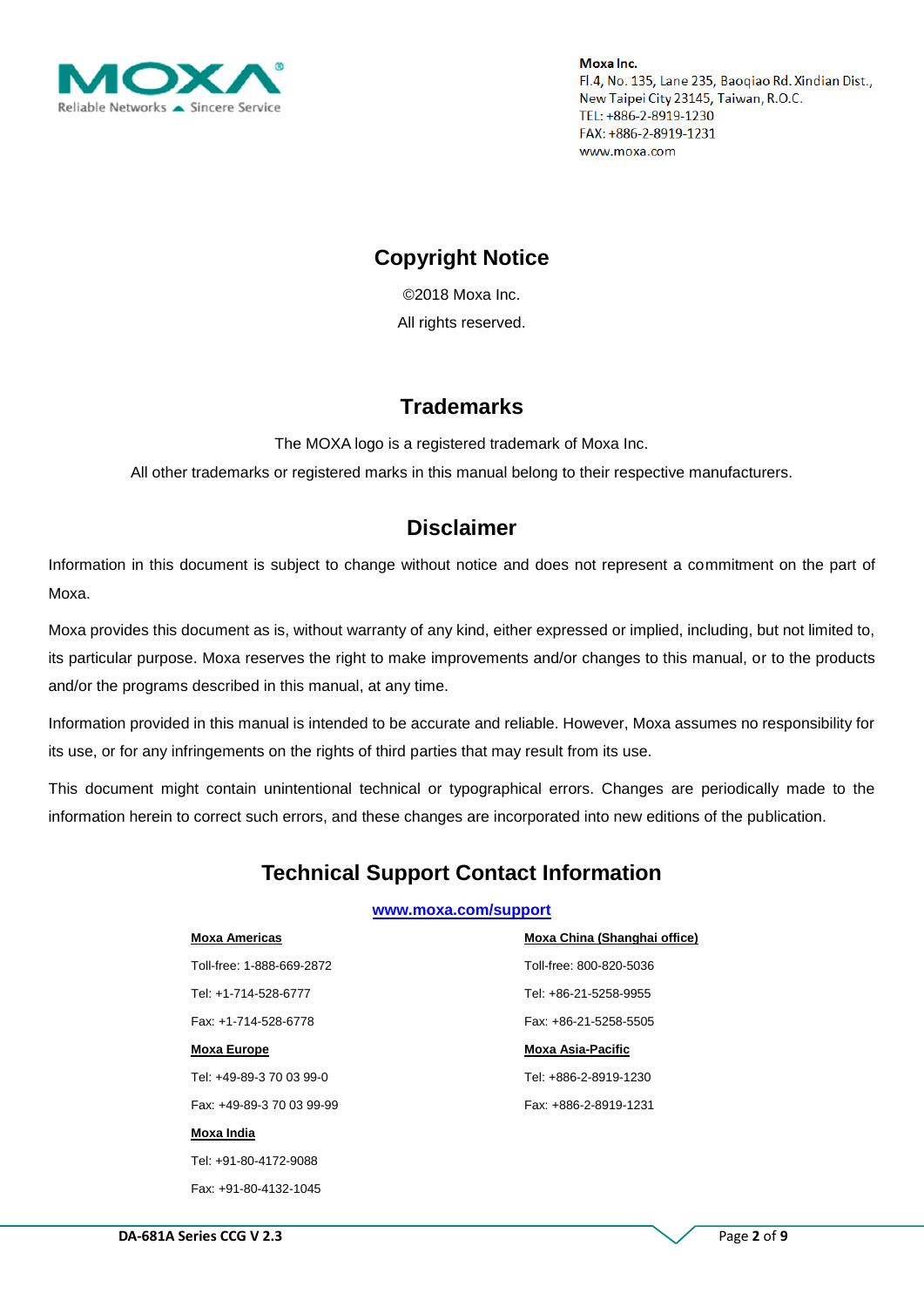

# **1. Introduction**

This document lists hardware components that are proven to provide the performance listed in the specification when used with the Moxa DA-681A Series embedded computers, or computers that share basic design features with the DA-681A Series. Moxa computers come with multiple peripheral options and are engineered to work with components having different hardware specifications. This flexibility could sometimes lead to compatibility issues. When used with the DA-681A Series embedded computers, peripherals from one manufacturer may not work as well as the ones made by another manufacturer. Moxa provides this list of DA-681A Series-compatible components, so that users can be certain of a reliable performance from the DA-681A Series, when used with the components listed in this document.

# **2. Testing Methods**

To validate that a component meets the Moxa standards for quality and performance, the following five key compatibility tests are run:

- Ambient temperature burn-in
- Low temperature hard start
- Heat/humidity burn-in
- Cyclic high-low temperature burn-in
- Vibration test

#### **Ambient Temperature Burn-In**

The component is mounted on to a DA-681A computer and put through a series of stress tests at an ambient temperature of around 25˚C, for a specified period of time. The duration of the test is determined based on the class of peripherals being tested.

#### **Low Temperature Hard Start**

The component is mounted on to an unpowered DA-681A computer and then the system is booted up at an extremely low temperature. The designated low temperature value depends on the computer model being tested.

#### **Heat/Humidity Burn-In**

The component is mounted on to a DA-681A computer, placed in a temperature- and humidity-controlled enclosure, and then put through the burn-in test for a specified period of time. The temperature, humidity, and time targets vary depending on the specification of the computer model used in the test.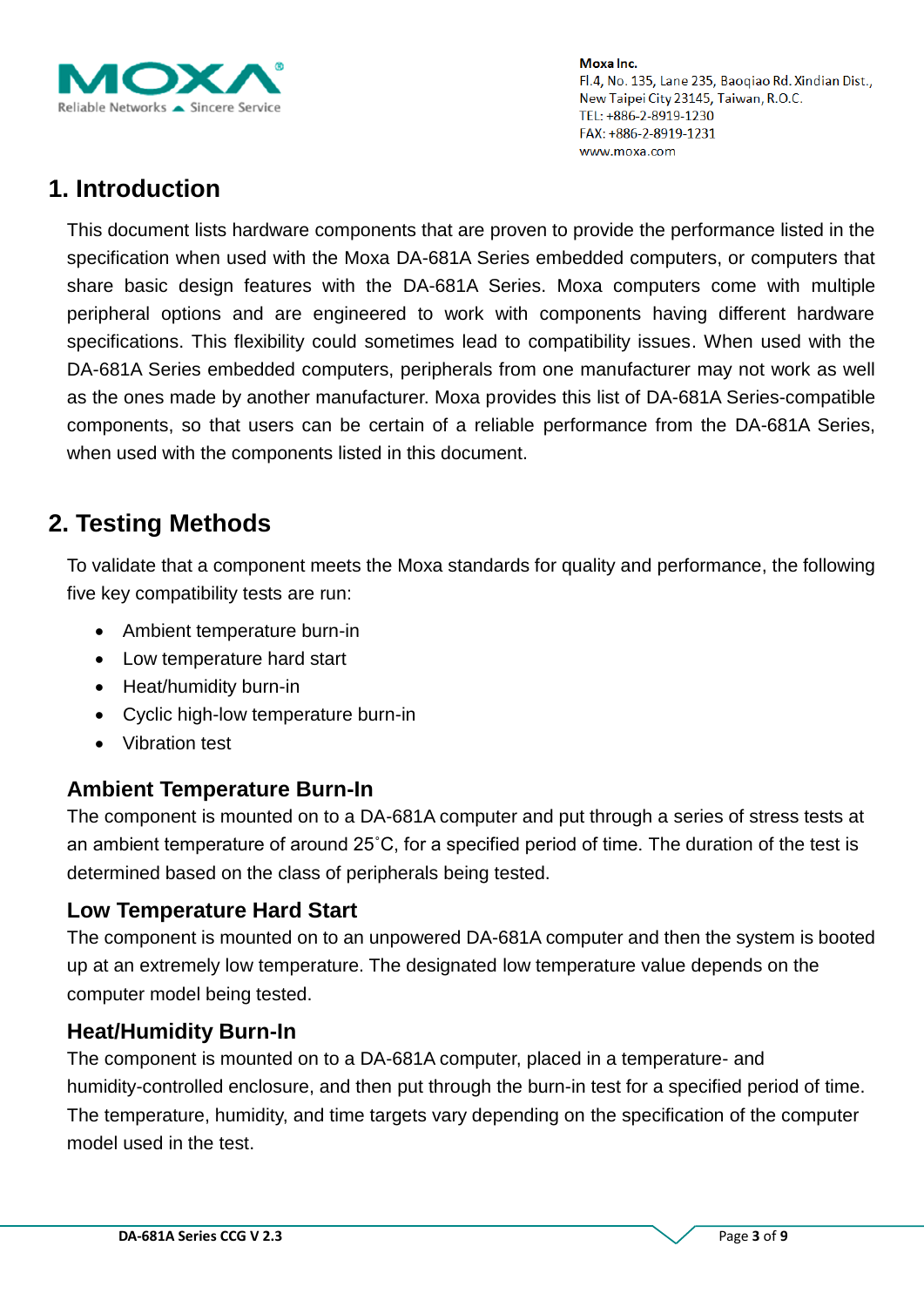

## **Cyclic High-Low Temperature Burn-In**

The component is mounted on to a DA-681A computer, placed in a temperature controlled enclosure, and then put through the burn-in test wherein the temperature is cyclically varied from very high to very low and back again, over a specified period of time. The target temperature range and the duration of the test can vary depending on the specification of the computer model used in the test.

#### **Vibration Test**

The component is mounted on to a DA-681A computer that is bound inside an electromagnetic vibrator, and then put through random vibration tests along three orthogonal axes: longitudinal, transverse, and vertical. The vibration tests are compliant with the EN50155/IEC61373 vibration standards.

## **3. Storage Endurance**

Storage media, such as SSDs, CF cards, SD cards, Disk on Module, and Cfast, are composed of different electrical components. The main electrical components in these storage media, the NAND-flash memory and the NAND-flash controller, impact the storage endurance and lifespan of the storage media.

#### **NAND-Flash Memory Endurance**

NAND-flash memories have a limit on the number of times they can be programmed and erased (P/E). The P/E cycle as well as the erase count of a NAND-flash memory can be used to determine this limit. For example, an SLC (single-level cell) flash memory has a 60,000 P/E cycle, an MLC (multi-level cell) flash memory has a 3,000 P/E cycle, and TLC NAND flash memories have P/E cycle values up to 1,000. Each flash memory type has a different endurance level, which is why the storage lifespan is based on the flash memory type. Storage that uses SLC type flash memory could have the best endurance level when compared with the MLC type storage. SLC storage usually comes with a 5-year OEM warranty (the actual warranty period depends on the original manufacturer). MLC storage only comes with a 1- to 3-year warranty. The major differences between SLC and MLC are: (a) The SLC NAND flash has a lifespan that is around 20 times that of an MLC, and (b) The price can differ by a factor of 4 to 5. The SLC type of storage is recommended for systems that are expected to have high reliability, and for applications that need to frequently write data to a storage medium.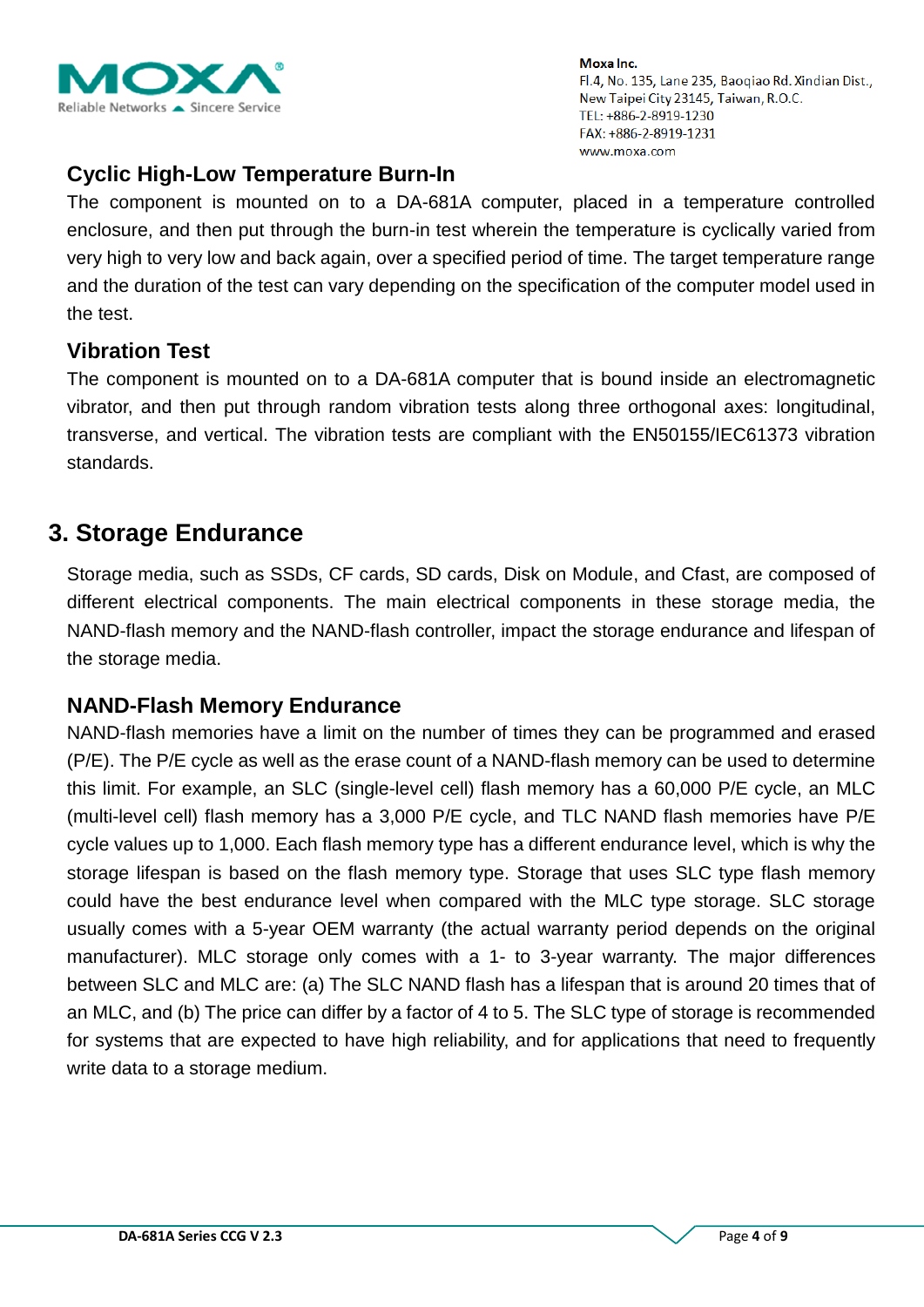

## **Terabytes Written (TBW)**

TBW is the unit used to evaluate SSD endurance. In actual applications, storage is used for routine operations and data access. Therefore the physical P/E cycle is not appropriate for describing the total rewritable data capacity. The management efficiency of the storage controller also affects the total rewritable data capacity result. For these reasons, Joint Electron Device Engineering Council (JEDEC) has defined a standard for SSD endurance evaluation called JESD218, which uses TBW to measure the endurance of the storage memory. By referring to this TBW value, users can easily estimate the storage specification and select a suitable storage for real-life use cases. For example, when routine operations need a maximum of 20 GB and the expected storage lifespan is 3 years, the total rewritable data demand would be 21.9 TBW (20 GB x 365 x 3). In this case, a storage that has more than 21.9 TBW will meet the requirement. We recommend selecting a storage media with a TBW that is greater than the calculated value.

# **4. Declaration for Liability Exclusion**

The specifications, warranty terms, and liability of items listed in this guide are the sole responsibility of the original manufacturers. Moxa does not take any responsibility in this regard. Please visit the manufacturers' official websites for up-to-date product information before purchasing the components listed in this document.

# **5. Compatible Components**

Peripheral components that have been tested and found suitable for use with the DA-681A Series computers are listed in this section. The following table lists the Test Codes and their descriptions:

| <b>Test Code</b> | <b>Description</b>                                                          |
|------------------|-----------------------------------------------------------------------------|
| A                | The component has passed the ambient temperature verification test          |
| в                | The component has passed the low temperature verification test              |
| C                | The component has passed the heat/humidity verification test                |
| D                | The component has passed the cyclic high-low temperature verification test  |
|                  | The component has not been tested, but is similar to another component that |
| Е                | has been tested in terms of its material and design.                        |
|                  | The component has passed the vibration verification test                    |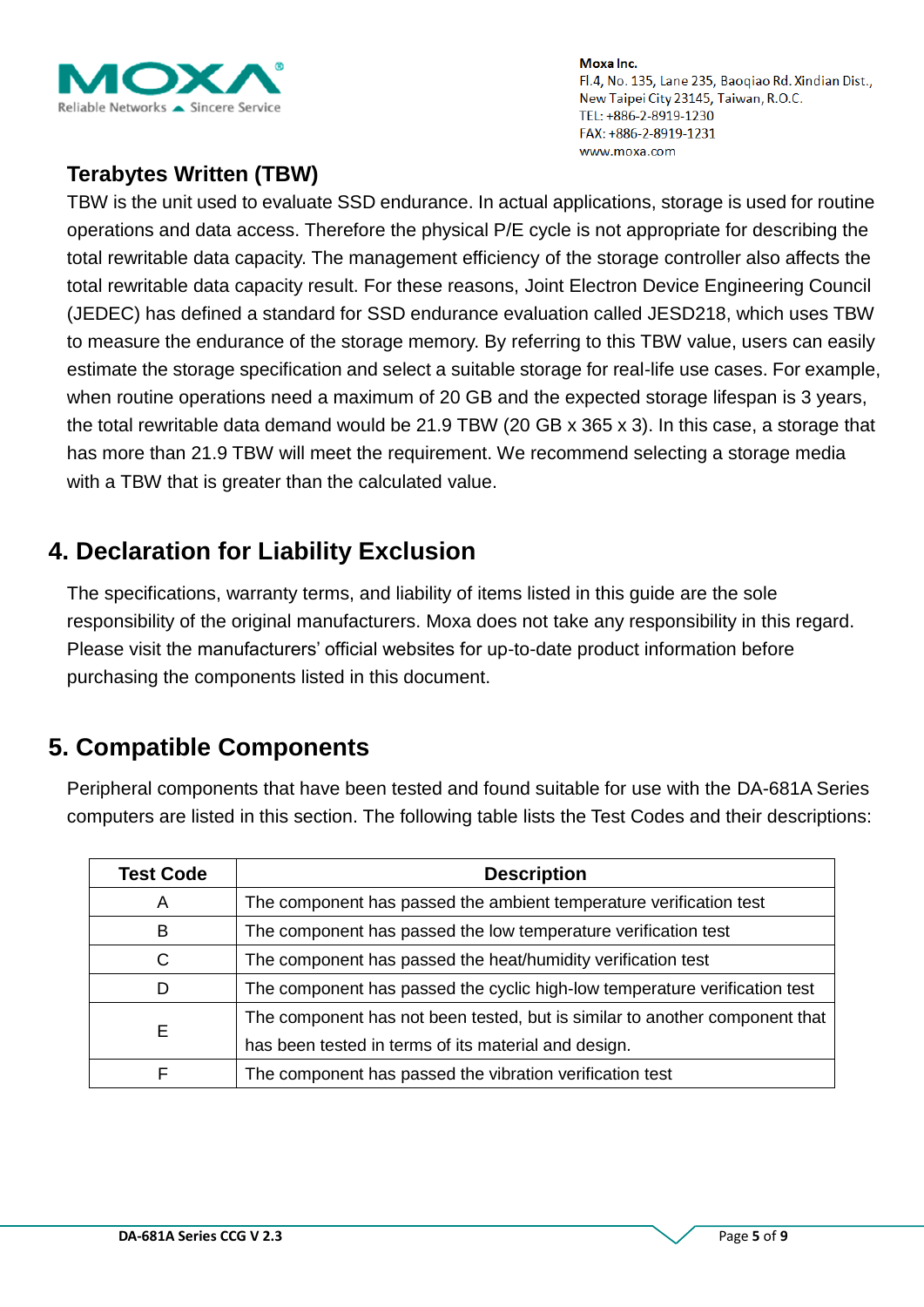

| <b>DRAM</b>     |                       |               |                    |                  |                   |          |                   |  |  |  |
|-----------------|-----------------------|---------------|--------------------|------------------|-------------------|----------|-------------------|--|--|--|
| Vendor          | Memory<br><b>Size</b> | Moxa's PN     | Vendor's PN        | Interface        | <b>Chip Brand</b> | Speed    | <b>Test Codes</b> |  |  |  |
| <b>ADATA</b>    | 4 GB                  | N/A           | ADDS1600W4G11-B    | DDR3L            | N/A               | 1600 MHz | Α                 |  |  |  |
| Apacer          | 2 GB                  | N/A           | 78.A2GD9.4010C     | DDR <sub>3</sub> | N/A               | 1600 MHz | Α                 |  |  |  |
| <b>DSL</b>      | 2 GB                  | 13521100220B0 | D3SP56081XL12BAI   | DDR3L            | ProMOS            | 1600 MHz | <b>B, C, D</b>    |  |  |  |
| <b>DSL</b>      | 4 GB                  | 1352110042081 | D3SP12081XL12BAI   | DDR3L            | ProMOS            | 1600 MHz | <b>B, C, D</b>    |  |  |  |
| <b>DSL</b>      | 8 GB                  | 1352110082022 | D3SP12082XL12BAI   | DDR3L            | ProMOS            | 1600 MHz | <b>B, C, D</b>    |  |  |  |
| <b>InnoDisk</b> | 2 GB                  | N/A           | M3S0-2GMJCDPC      | DDR3L            | N/A               | 1600 MHz | <b>B, C, D</b>    |  |  |  |
| InnoDisk        | 4 GB                  | 1352110042094 | M3S0-4GMSCDPC      | DDR3L            | N/A               | 1600 MHz | <b>B, C, D</b>    |  |  |  |
| InnoDisk        | 8 GB                  | N/A           | M3S0-8GMSDDPC      | DDR3L            | N/A               | 1600 MHz | <b>B, C, D</b>    |  |  |  |
| Kingston        | 4 GB                  | N/A           | <b>KVR16LS11/4</b> | DDR3L            | N/A               | 1600 MHz | Α                 |  |  |  |
| Transcend       | 2 GB                  | N/A           | TS256MSK64W6N-I    | DDR3L            | Samsung           | 1600 MHz | <b>B, C, D</b>    |  |  |  |
| Transcend       | 4 GB                  | N/A           | TS512MSK64V3N      | DDR <sub>3</sub> | N/A               | 1600 MHz | A                 |  |  |  |
| Transcend       | 4 GB                  | N/A           | TS512MSK64W6H-I    | DDR3L            | Samsung           | 1600 MHz | <b>B, C, D</b>    |  |  |  |
| Transcend       | 8 GB                  | N/A           | TS1GSK64W6H-I      | DDR3L            | Samsung           | 1600 MHz | <b>B, C, D</b>    |  |  |  |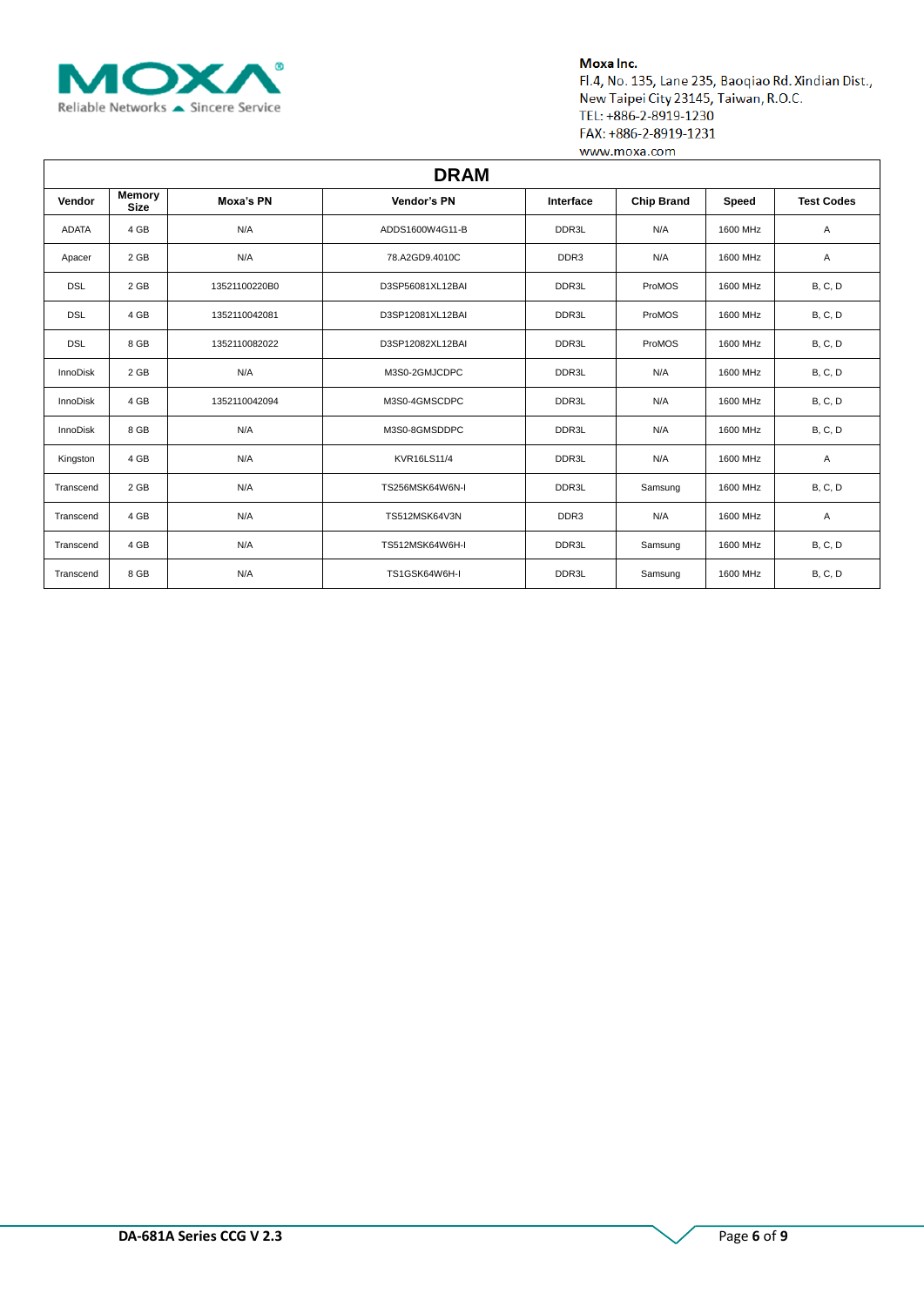

| <b>mSATA</b> |                               |               |                     |                                        |                                       |            |                             |         |                              |                |
|--------------|-------------------------------|---------------|---------------------|----------------------------------------|---------------------------------------|------------|-----------------------------|---------|------------------------------|----------------|
| Vendor       | <b>Storage</b><br><b>Size</b> | Moxa's PN     | Vendor's PN         | <b>Flash</b><br>Memory<br><b>Brand</b> | <b>Flash</b><br>Memory<br><b>Spec</b> | Controller | <b>Firmware</b><br>Warranty |         | Warranty<br><b>Exclusion</b> | Test<br>Codes  |
| Apacer       | 8 GB                          | N/A           | APSDM008GM1HN-7TMW  | Samsung                                | <b>MLC</b>                            | N/A        | N/A                         | 2 years | Endurance $> 3,000$          | <b>B, C, D</b> |
| Apacer       | 16 GB                         | N/A           | APSDM016GM1HN-7TMW  | Samsung                                | <b>MLC</b>                            | N/A        | N/A                         | 2 years | Endurance > 3,000            | <b>B, C, D</b> |
| Apacer       | 16 GB                         | N/A           | APSDM016GM1HN-GTM1W | Toshiba                                | <b>MLC</b>                            | SRP40EB0   | N/A                         | 2 years | Endurance > 3,000            | B, C, D        |
| Apacer       | 32 GB                         | N/A           | APSDM032GM1HN-GTM1W | Toshiba                                | <b>MLC</b>                            | SRP40EB0   | N/A                         | 2 years | Endurance > 3,000            | <b>B, C, D</b> |
| Apacer       | 32 GB                         | N/A           | APM032GMFFN-4BTM1W  | Toshiba                                | <b>MLC</b>                            | SFDM104B   | N/A                         | 2 years | Endurance $> 3,000$          | <b>B, C, D</b> |
| <b>DSL</b>   | 8 GB                          | N/A           | DMBCMT008G0PS9I1B   | Toshiba                                | <b>MLC</b>                            | N/A        | N/A                         | 2 years | N/A                          | B, C, D        |
| <b>DSL</b>   | 8 GB                          | 1352030082214 | DMBCMT008G0PS9I1F   | Toshiba                                | <b>MLC</b>                            | N/A        | N/A                         | 2 years | N/A                          | <b>B, C, D</b> |
| <b>DSL</b>   | 16 GB                         | N/A           | DMBCMT016G1PS9I1B   | Toshiba                                | <b>MLC</b>                            | N/A        | N/A                         | 2 years | N/A                          | B, C, D        |
| <b>DSL</b>   | 16 GB                         | 1352030162215 | DMBCMT016G1PS9I1F   | Toshiba                                | <b>MLC</b>                            | PS3109     | N/A                         | 2 years | N/A                          | B, C, D        |
| Intel        | 120 GB                        | N/A           | SSDMCEAW120A401     | N/A                                    | <b>MLC</b>                            | N/A        | N/A                         | 3 years | N/A                          | A              |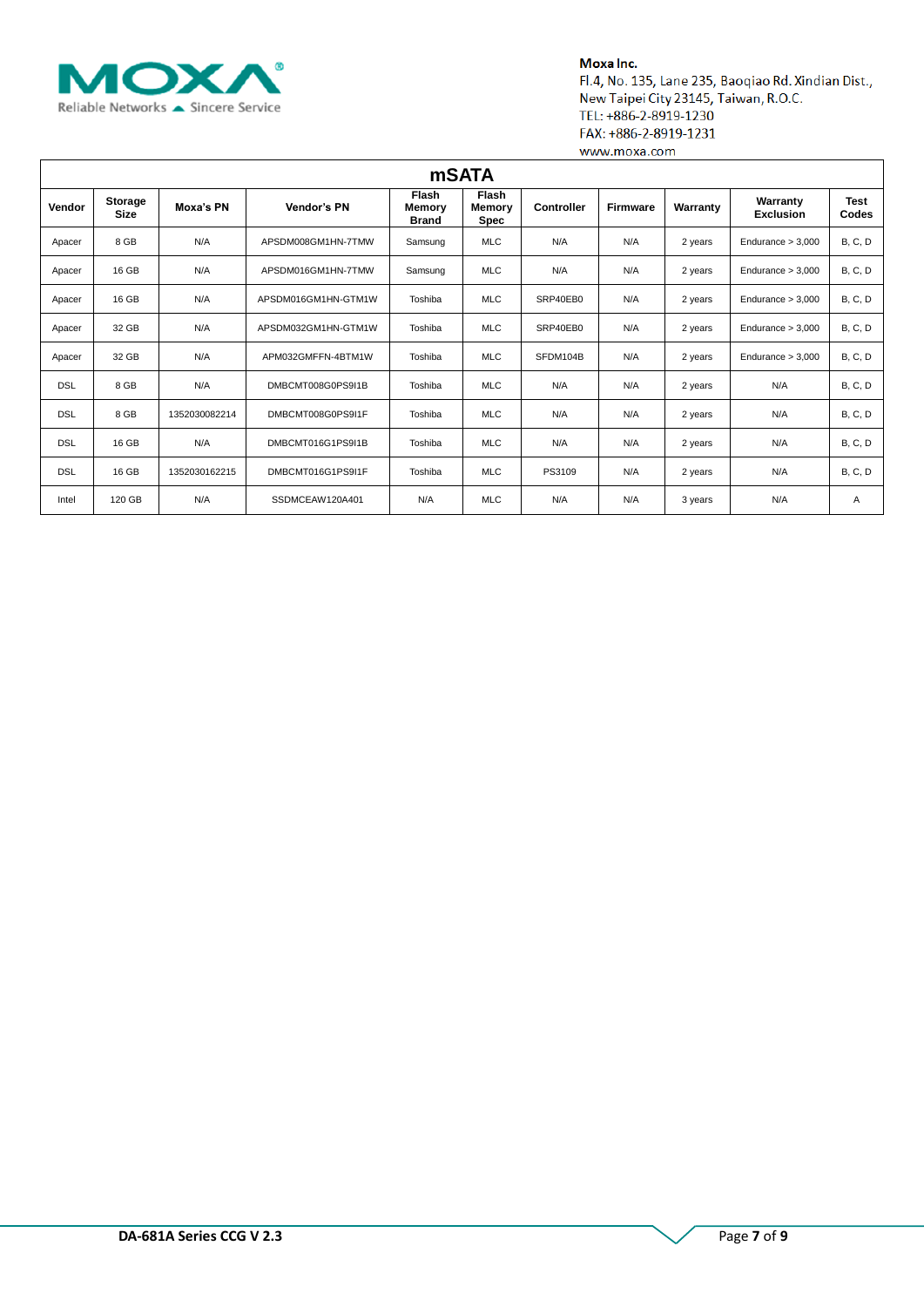

| <b>SSD</b>      |                 |                     |                   |                                        |                                |            |                 |          |                              |                |  |
|-----------------|-----------------|---------------------|-------------------|----------------------------------------|--------------------------------|------------|-----------------|----------|------------------------------|----------------|--|
| Vendor          | Storage<br>Size | Moxa's<br><b>PN</b> | Vendor's PN       | <b>Flash</b><br>Memory<br><b>Brand</b> | <b>Flash</b><br>Memory<br>Spec | Controller | <b>Firmware</b> | Warranty | Warranty<br><b>Exclusion</b> | Test<br>Codes  |  |
| Apacer          | 64 GB           | N/A                 | AP64GAS510SB      | N/A                                    | <b>MLC</b>                     | N/A        | N/A             | 2 years  | Endurance $> 3,000$          | A              |  |
| <b>InnoDisk</b> | 64 GB           | N/A                 | DGS25-64GD81SWAQN | Micron                                 | <b>MLC</b>                     | N/A        | N/A             | 2 years  | Endurance $> 3,000$          | <b>B, C, D</b> |  |
| <b>InnoDisk</b> | 128 GB          | N/A                 | DGS25-A28D81SWAQN | Micron                                 | <b>MLC</b>                     | N/A        | N/A             | 2 years  | Endurance $> 3,000$          | <b>B, C, D</b> |  |
| Kingston        | 120 GB          | N/A                 | SH103S3/120G      | N/A                                    | <b>MLC</b>                     | N/A        | N/A             | 2 years  | N/A                          | A              |  |